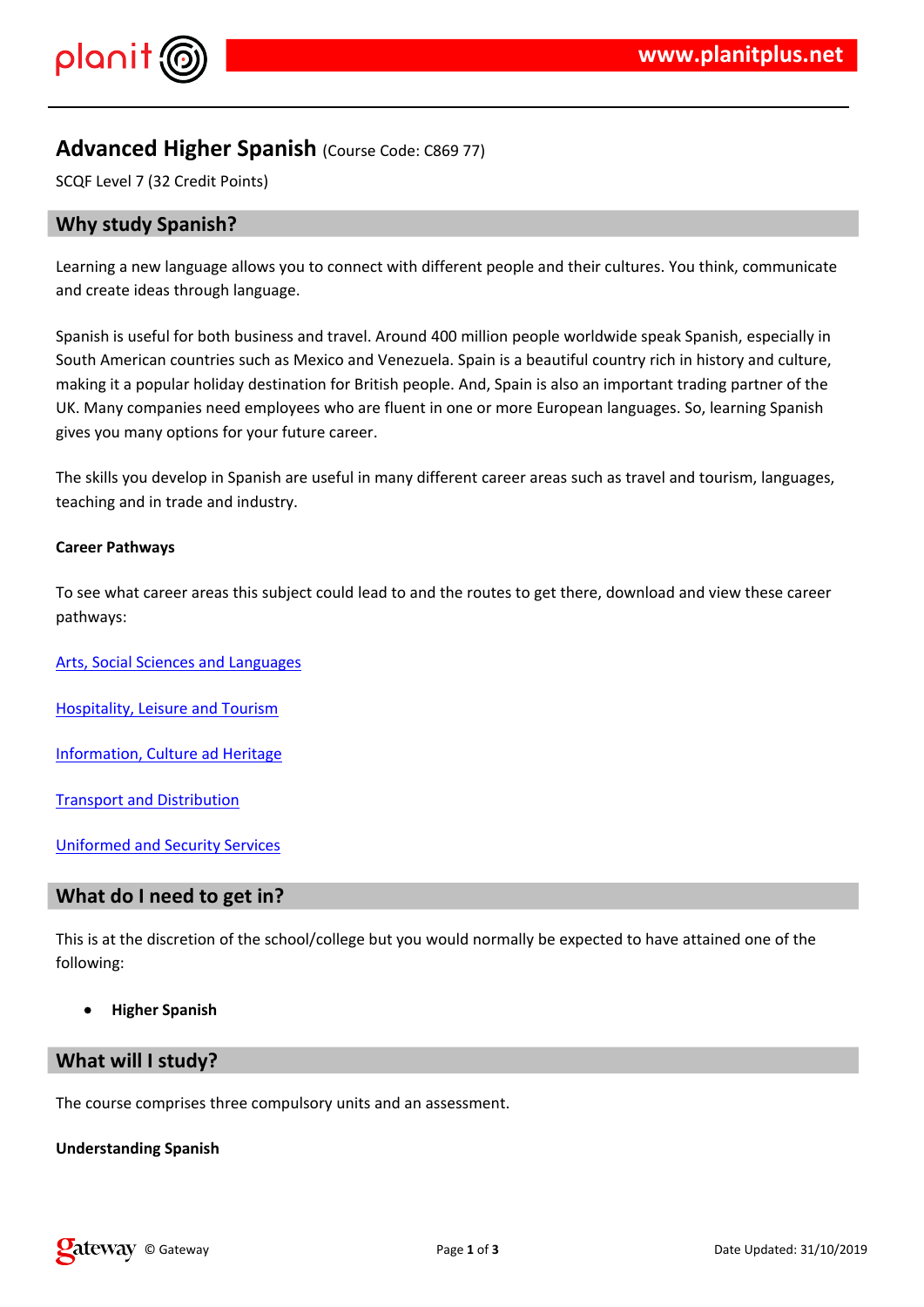

You will:

- develop and extend reading and listening skills in Spanish
- develop your knowledge and understanding of complex and sophisticated language in the contexts of society, learning, employability and culture.

### **Using Spanish**

You will:

- develop and extend talking and writing skills in Spanish
- develop your knowledge and understanding of complex and sophisticated Spanish in the contexts of society, learning, employability and culture.

#### **Specialist Study**

You will:

 develop and extend planning, research and analytical skills in order to undertake an independent specialist study based on literature or media or language in work.

## **How will I be assessed?**

#### **Course Assessment**

The course assessment consists of **four** components **totalling 200 marks**:

- Component 1 Question paper: Reading and Translation (50 marks)
- Component 2 Question paper: Listening and Discursive Writing (70 marks)
- Component 3 Portfolio (30 marks)
- Component 4 Performance: Talking (50 marks).

The performance – You will demonstrate your skills in Spanish by talking about themes or topics related to the specialist study area and at least one context from Society, Learning, Employability or Culture studied in the Understanding Spanish or Using Spanish areas, or in preparation of the portfolio.

The portfolio – You will produce a piece of writing in English of 1,200 – 1,500 words, based on your analysis of either a piece of literature or media or language in work within the context of Spanish.

The performance component is set and verified externally by the Scottish Qualifications Authority (SQA), and assessed and marked by your school or college.

Both the question papers and the assignment are set and externally marked by SQA.

The grade awarded is based on the total marks achieved across course assessment.

## **Study Materials**